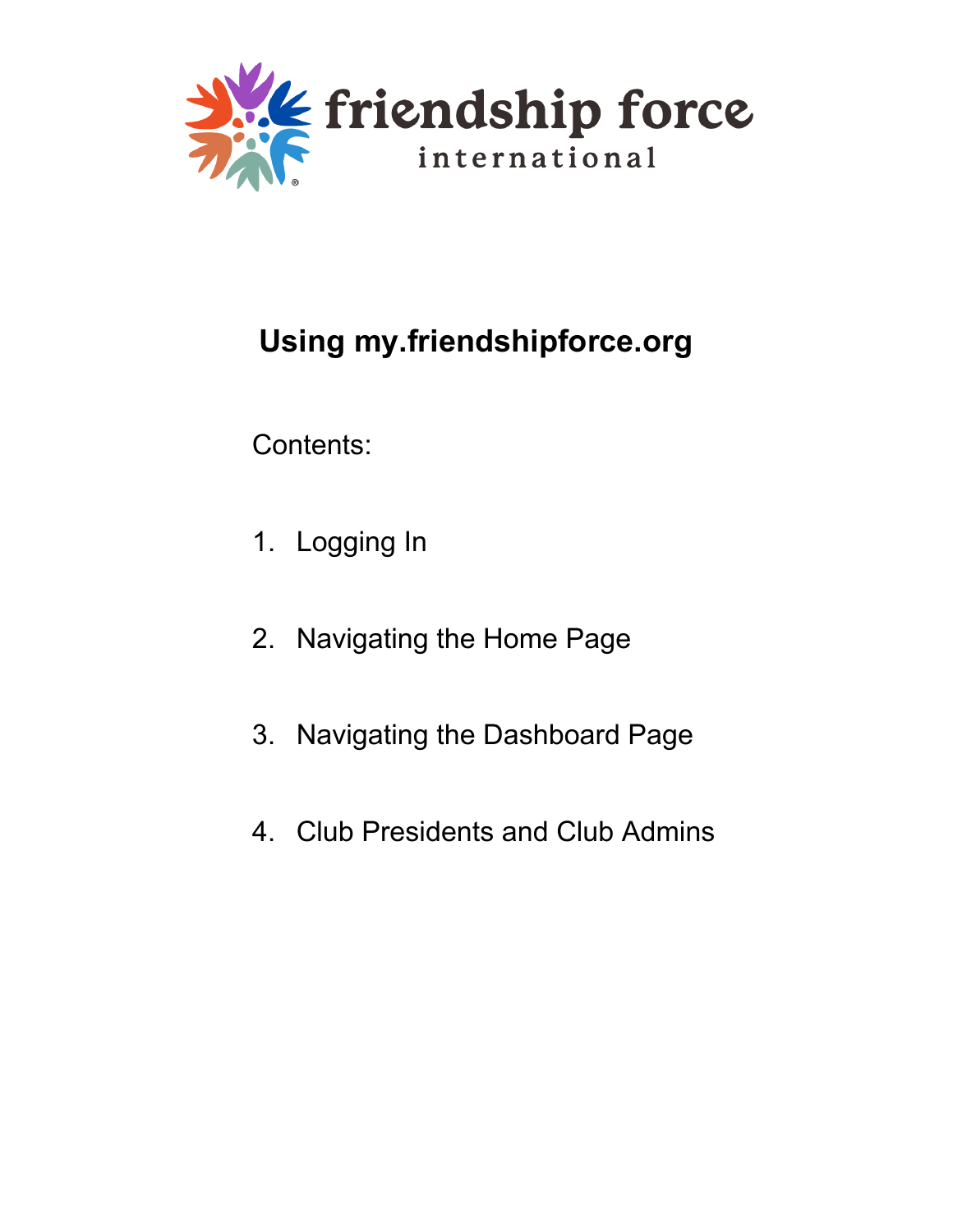# **1. Logging In**

When the new Friendship Force website is ready in a few months' time there will be a purple



LOGIN button on the top right, where you can access your own member page.

For now though, simply type **[my.friendshipforce.org](https://my.friendshipforce.org/)** in your browser. You will see the Member Login screen. Click on the purple SIGN UP button on the bottom right of the screen:

| <b>EMAIL</b>    |                                                                 |   |
|-----------------|-----------------------------------------------------------------|---|
|                 |                                                                 |   |
| <b>PASSWORD</b> |                                                                 |   |
|                 |                                                                 | o |
|                 | <b>LOG IN</b>                                                   |   |
|                 |                                                                 |   |
|                 | NEW TO THIS SITE? Click here to create your free basic account! |   |
|                 | <b>SIGN UP</b>                                                  |   |
|                 |                                                                 |   |

#### Member Login

From there you will be guided through a few short questions to establish your online account. You are welcome to upload a picture and share some information in your profile section if you wish (and you can edit all this later after your account has been confirmed by your club - see section 4). However, you don't have to share information if you don't want to. The minimum information required for the member account is (1) your name, (2) club/country, and (3) a valid email address.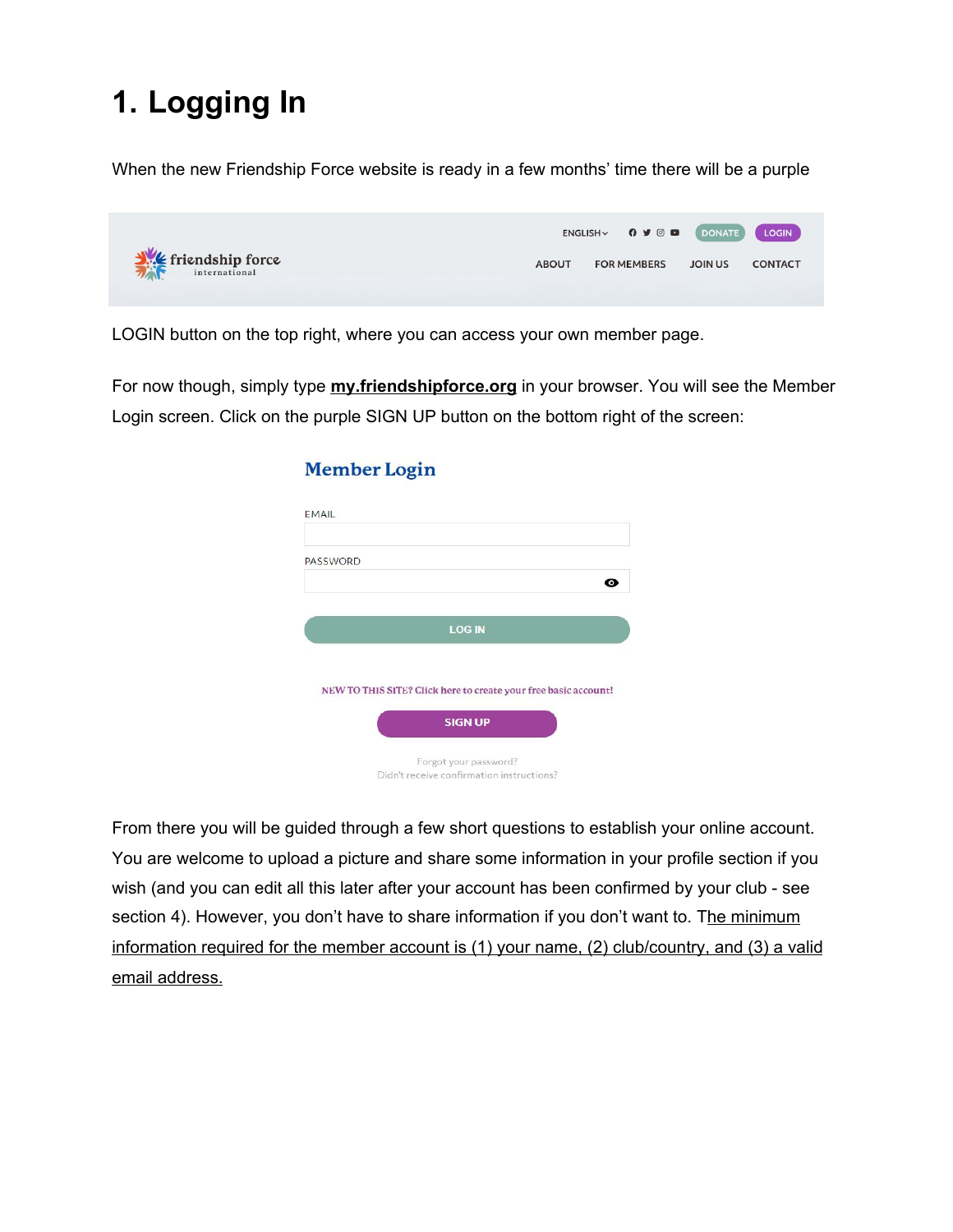# **2. Navigating the Home Page**

After logging on, the first screen you will see is your Member Home Page. For now, it will look something like this.



At the top left of the navigation bar, the logo has changed to say "My Friendship Force" which



lets you know that you are in the private, Members-Only side of the platform. This top navigation bar also gives you a place to select your preferred language.

This is also where your messages will show when this feature is created later this year.

On the left side of the screen, you will see a different menu that will help you quickly navigate to the different membership information that you need. This version of the platform only has two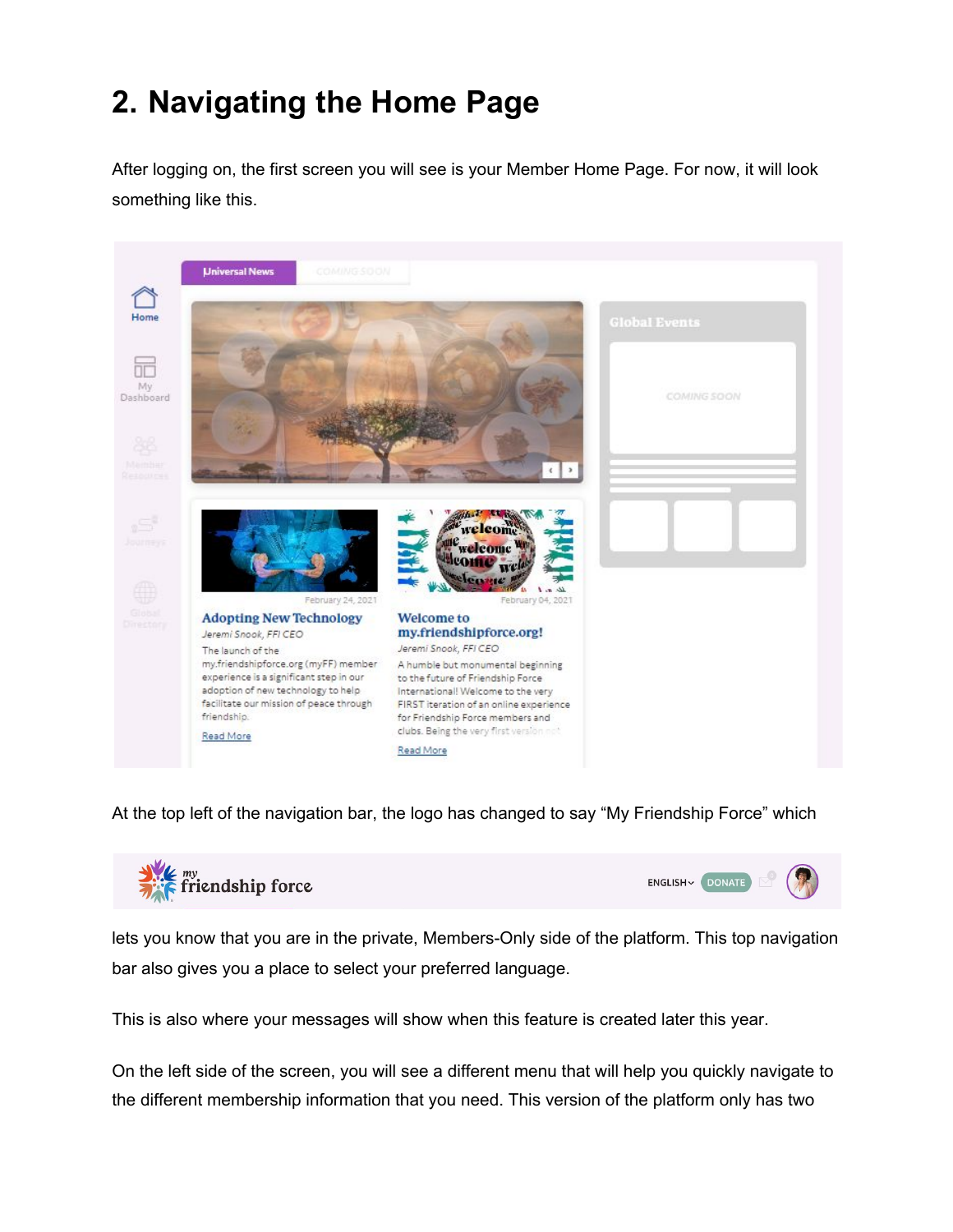pages: "Home" and "My Dashboard." The rest of the pages are in development, which is why they are light gray and you cannot click on them.

Finally, you see the main content area. This home page is currently showing "Universal News" content that is relevant for all friends globally. It currently has an image slider that will feature any important announcements and can be navigated using the left and right arrows. There is also a section that displays the most recent Friendship Force blog posts. Just click on a post to read more. There is also a featured section for "Global Events" that will be available shortly.



The final "coming soon" feature on this page is the tabs that you see in the very top left corner. The tab is currently set to "Universal News" but in the future, you will be able to toggle between this Universal Homepage and a Regional Homepage that contains more curated content.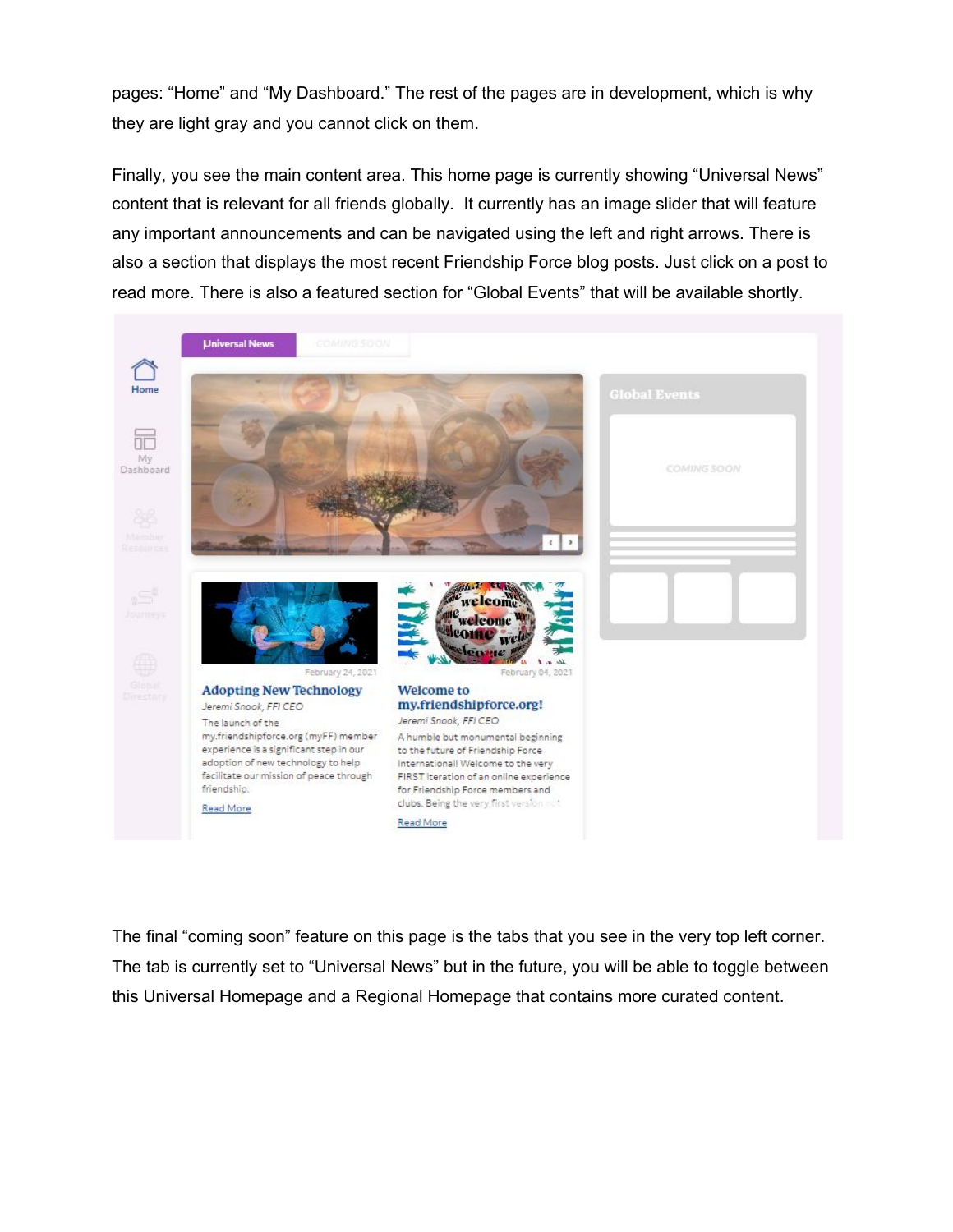## **3.Navigating the Dashboard Page**

When you click on "My Dashboard" on the left menu bar, you will be brought to a new page of content that looks something like this.

|                                     | <sub>my</sub><br>friendship force                     | ENGLISH V DONATE |             |
|-------------------------------------|-------------------------------------------------------|------------------|-------------|
|                                     | <b>My Clubs and Activities</b><br>COMING SOON         | COMING SOON      |             |
| Home                                | My Clubs<br>Club <sup>1</sup>                         |                  | My Calendar |
|                                     | <b>FF of Nashville</b>                                | Admin            |             |
| 品                                   | Virtual Club<br><b>Scuba Divers International</b>     | Member           |             |
| My<br>Dashboard                     | Virtual Club<br><b>Retired Teachers International</b> | Member           |             |
| $28^{\circ}$<br>Member<br>Resources | My Journeys                                           |                  |             |
| $2^2$<br>Journeys                   |                                                       |                  |             |
| Global<br>Directory                 | My Events                                             |                  |             |

You will see your Friendship Force Club and, eventually, any interest groups that you have selected. Interest groups will be a later development phase of the site.

The grayed-out sections on this page are features that you can look forward to seeing later on: a place to view any of your "Upcoming Journeys", "Upcoming Events", and a personal "Calendar". This page also has tabs in the top left corner that will eventually allow you an even more personalized look at your Friendship Force Membership, where you will be able to include things like ambassador or host forms, upcoming payments, and more!